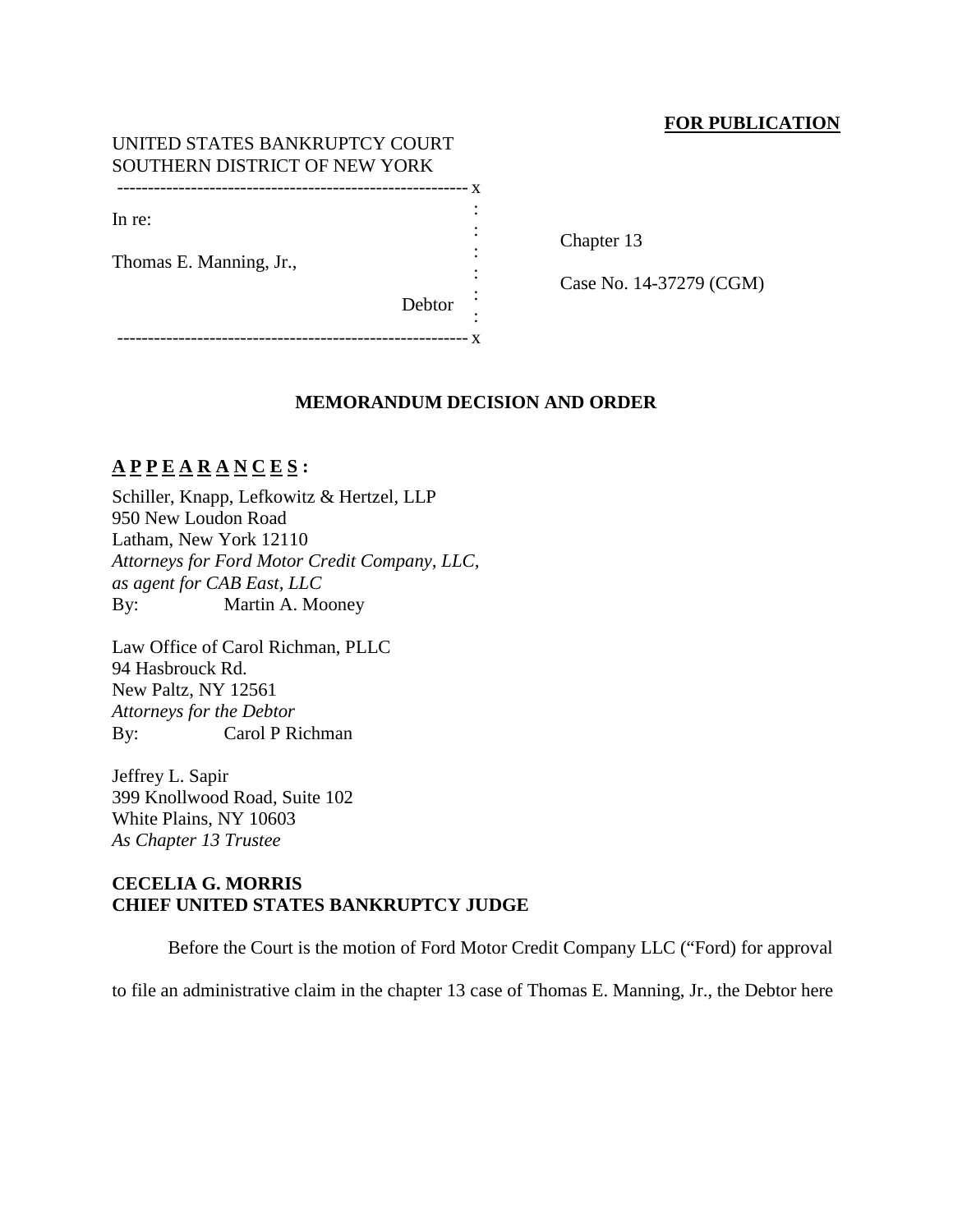("Debtor"). *See* Mot. for Admin. Claim, ECF No. 89. [1](#page-1-0) Pursuant to the Debtor's confirmed chapter 13 plan, this Court gives Ford leave to late file a Section E claim consistent with Categories 3 and 4 of the confirmed chapter 13 plan.

### **Jurisdiction**

This Court has subject matter jurisdiction pursuant to 28 U.S.C. § 1334(a), 28 U.S.C. § 157(a) and the Standing Order of Reference signed by Chief Judge Loretta A. Preska dated January 31, 2012. This is a "core proceeding" under 28 U.S.C. § 157(b)(2)(A), matters concerning the administration of the estate, and under  $\S 157(b)(2)(B)$ , determination of claims against the estate.

### **Background**

The Debtor filed this chapter 13 case on November 18, 2014. *See* Petition, ECF No. 1. The deadline for filing proofs of claim was March 10, 2015. On November 26, 2014, Ford on behalf of Lincoln Automotive Financial Services ("Lincoln") filed a proof of claim in an amount of \$15,929.24, on account of Debtor's lease of a 2013 Lincoln MKX (the "Vehicle"). *See* Claim #3-1 at 1, 4.<sup>[2](#page-1-1)</sup> The proof of claim states that 27 payments remained at the time of filing, that monthly payments were \$589.87, and that the lease had a termination date of March 11, 2017. *See id.* at 1. Ford's proof of claim indicated that there were no arrears at the time of filing. *See id.*

On January 23, 2015, this Court entered a signed stipulation between the Debtor and Ford, whereby Debtor agreed to assume the Vehicle lease pursuant to the terms of the lease agreement. Stip. and Order, ECF No. 24. The assumption was to be incorporated into an amended plan and any resulting confirmation order. *Id.* at 1–2.

<span id="page-1-0"></span> $1$  Unless otherwise indicated, all citations to litigation documents can be found on the docket of case number 14-37279.

<span id="page-1-1"></span> $2$  Proofs of claim filed in Debtor's case are available on the claims' register for case number 14-37279.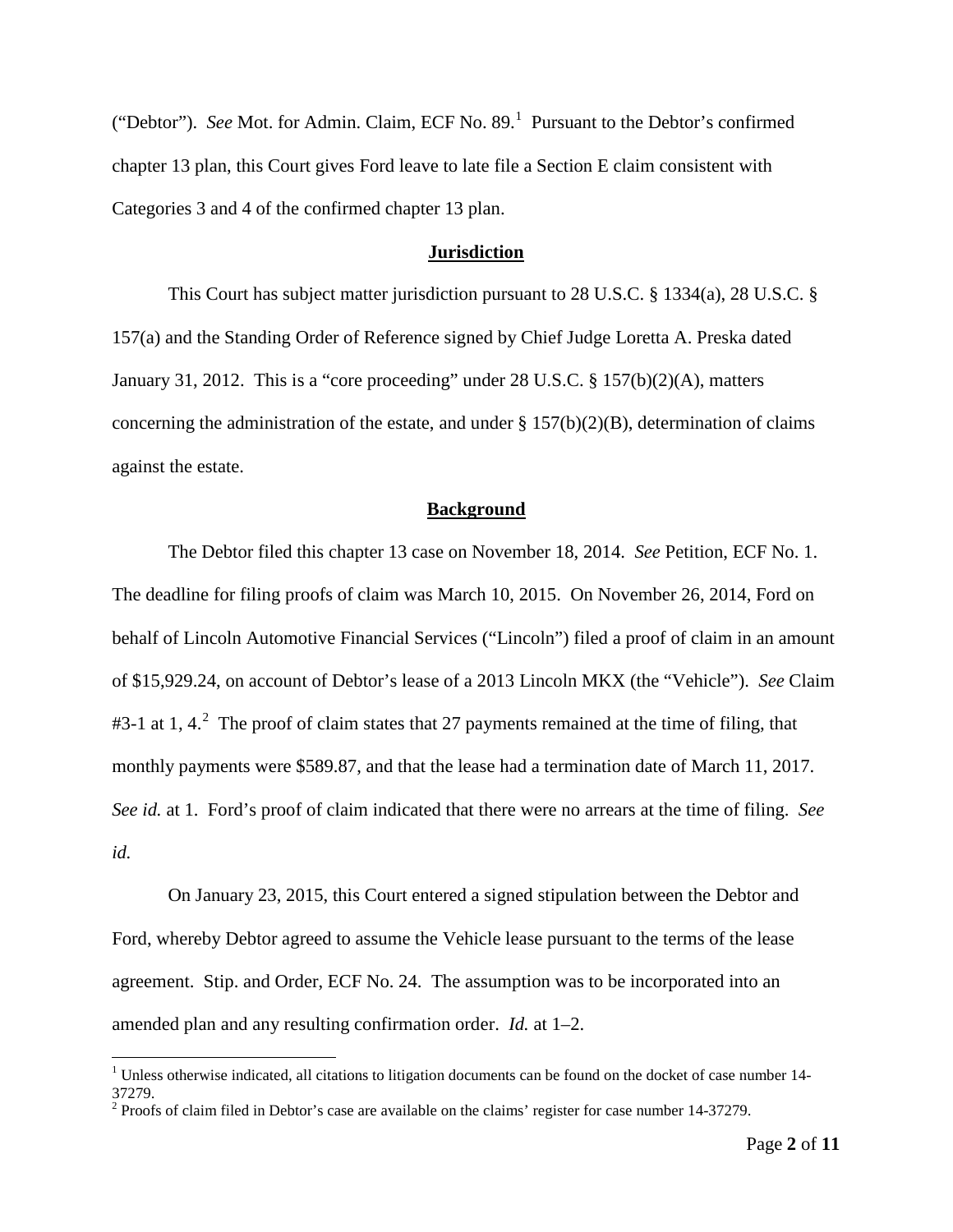Debtor confirmed a chapter 13 plan on July 1, 2016. Order Confirm. Chap. 13 Plan, ECF No. 87. The confirmed chapter 13 plan provided for ongoing monthly payments of \$589 to Lincoln on account of the Vehicle lease. *See* Am. Chap. 13 Plan at 5, ECF No. 83; Claim #3-1 at 4. The chapter 13 plan did not provide for the assumption of Ford's Vehicle lease. *See* Am. Chap. 13 Plan at 4, ECF No. 83. Debtor returned the Vehicle on March 9, 2017, consistent with the scheduled termination date of the lease. *See* Mot. for Admin. Claim at 1, ECF No. 89.

At the time of return, Ford claims Debtor owed certain charges on account of the Vehicle lease, including excess mileage and wear and tear in the amount of \$2,116.75, and taxes of \$171.47, for a total of \$2,288.22. *See* Mot. for Admin. Claim at 1–2, ECF No. 89; Ex. C at 2, ECF No. 89-4; Malone Aff. at 1, ECF No. 89-5. Ford also asserts it is owed additional attorneys' fees of \$325 that were incurred during the pendency of the case. Mot. for Admin. Claim at 2, ECF No. 89. Ford now seeks permission to file an administrative claim pursuant to Bankruptcy Code § 503(b)(1)(A), for the expenses Ford incurred for excess mileage, wear and tear, taxes, and attorneys' fees, in the amount of \$2,613.22. *See id.* at 2; *see also* Mem. Law in Supp. at 2, ECF No. 90. Ford claims that the administrative expense claim is allowable under Bankruptcy Code §  $503(b)(1)(A)$ , as an actual and necessary cost of preserving the bankruptcy estate. Mem. Law in Supp. at 2, ECF No. 90.

#### **Discussion**

Ford asserts it is entitled to a § 503(b) administrative claim for certain fees generated by the Debtor during the pendency of the Debtor's chapter 13 plan. *See* Mot. for Admin. Claim at 1–2, ECF No. 89; *see also* Mem. Law in Supp. at 2, ECF No. 90. Ford argues that under Bankruptcy Code §  $503(b)(1)(A)$ , administrative expenses are allowed for the actual and necessary costs of preserving the estate, and that here, the Debtor's use of the vehicle contributed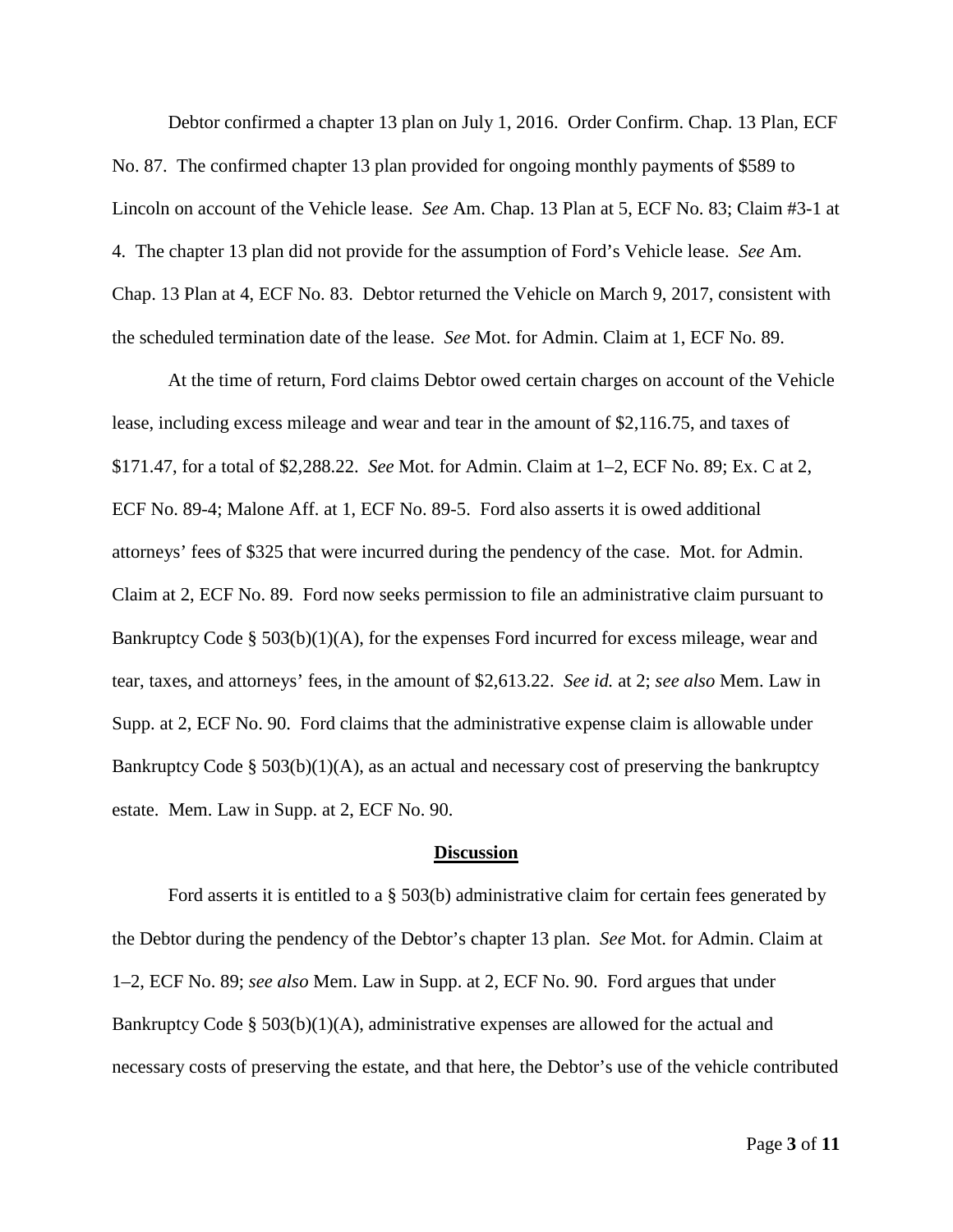to the preservation of the bankruptcy estate. Mem. Law in Supp. at 2, ECF No. 90. Ford not only fails to explain why the assumption of a lease that is subsequently rejected may, in certain circumstances, give rise to an administrative claim for the resulting damages, Ford fails to argue the necessary point of rejection. Luckily for Ford, as long as the Debtor properly assumed the Vehicle lease through the chapter 13 plan, the plan provides procedures regarding the kinds of claims Ford wishes to recover.

Under Bankruptcy Code § 365(a), "the trustee, subject to the court's approval, may assume or reject any executory contract or unexpired lease of the debtor." If a chapter 13 trustee does not reject or timely assume a lease of personal property at any time before confirmation of the plan, "the leased property is no longer property of the estate and the stay under section  $362(a)$ is automatically terminated." 11 U.S.C. § 365(d), (p)(1). Even if the chapter 13 trustee fails to take any demonstrable action on a debtor's unexpired leases, a chapter 13 debtor may still assume an unexpired lease at the time of confirmation. Chapter 13 debtors are allowed to assume or reject any unexpired lease through the chapter 13 plan, as long as the trustee has not already rejected the lease under § 365. *See* 11 U.S.C. § 1322(b)(7). Pursuant to Bankruptcy Code § 365(p)(3), if a chapter 13 debtor's lease of personal property "is not assumed in the plan confirmed by the court, the lease is deemed rejected as of the conclusion of the hearing on confirmation."

Here, the Court entered a signed stipulation in which both parties agreed the Debtor would assume the Vehicle lease through the chapter 13 plan, and that the stipulation would be incorporated into the plan and confirmation order. Stip. and Order, ECF No. 24. While the Debtor's amended plan did not indicate any leases were being assumed, it did provide for ongoing payments to Ford on account of the Vehicle lease. Am. Chap. 13 Plan at 4–5, ECF No.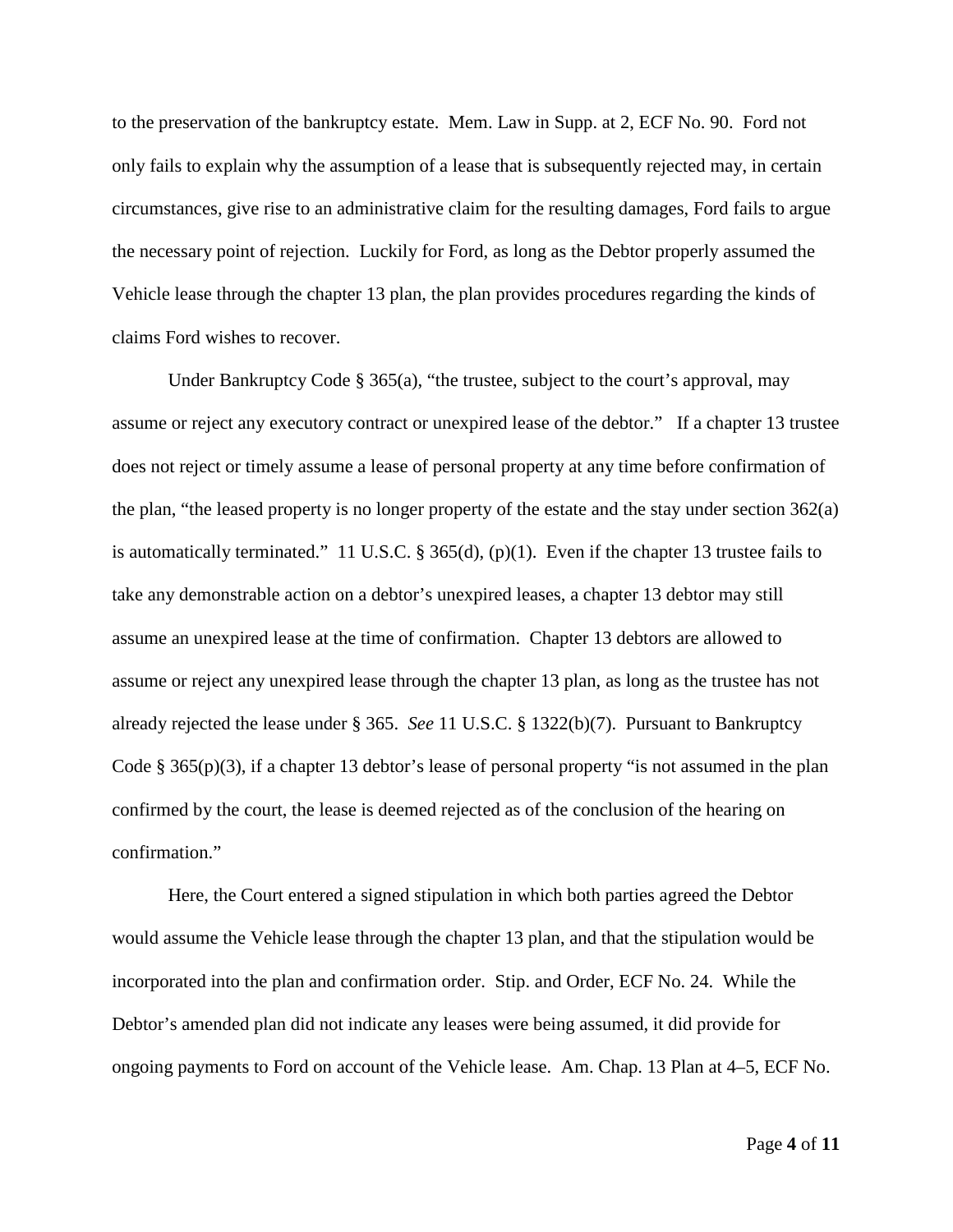83. Despite the plan's failure to indicate the Debtor was assuming the Vehicle lease, the language of the stipulation and order expressly incorporates the assumption into any amended plan and confirmation order. Stip. and Order, ECF No. 24. As such, this Court will give effect to the parties' intentions and the signed stipulation and order, and treat the Debtor's confirmed chapter 13 plan as if it had assumed the Vehicle lease.

A lease assumed in a chapter 13 plan becomes property of a debtor upon confirmation of

the plan. Under Bankruptcy Code § 1327(b), "the confirmation of a [chapter 13] plan vests all of the property of the estate in the debtor."

An assumption of a lease should be indicated in Category 3 of the standard chapter 13

plan. As Debtor assumed the Vehicle lease, Ford must abide by the enumerated terms and

conditions in Category 3 of the plan. Category 3 of the plan requires creditors to comply with

additional terms further explained in Section E of the plan. The additional terms specified in

Category 3 include

any of the following:

(1) any claim for additional amounts during the pendency of the Debtor's case due to a change in the terms of the executory contract or unexpired lease; (2) any claim for Outstanding Obligations (defined below) that may arise during the pendency of the Debtor's case; or (3) any claim for compensation of services rendered or expenses incurred by the Creditor during the pendency of the Debtor's case.

Am. Chap. 13 Plan at 5, ECF No. 83.

Debtor explicitly included the lease agreement in Category 4. Category 4 of Debtor's plan, which provides for "Claims secured by Personal Property," included a monthly lease payment to "Lincoln Automotive Fin," in the amount of \$589 a month. *Id.* Debtor included the lease payments to Lincoln Automotive in Category 4(c) of the plan, which provides for "Post-Petition Payments." Pursuant to Category 4(c), "Debtor shall pay the following Post-Petition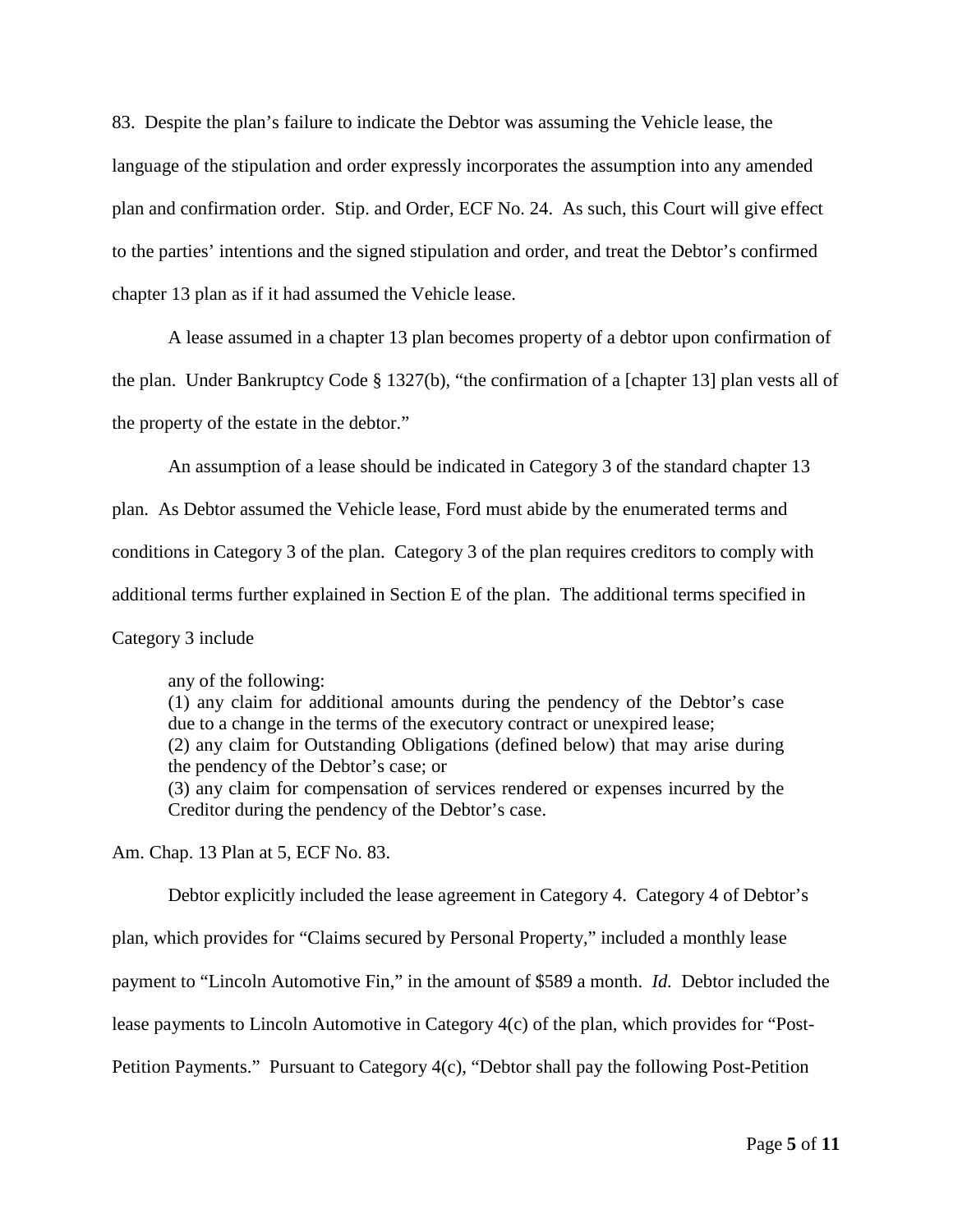Payments directly to the Secured Creditor listed below during the pendency of the Plan . . . ." *Id.* Secured creditors receiving post-petition payments pursuant to Category 4(c), directly from the Debtor, are also required to comply with Section E of the plan, "with regard to any Notice of Contract Change (as defined in Section E) or other applicable notice as required by Section E or Bankruptcy Rule 3002.1." *Id.*

Upon confirmation of the plan, both Debtor and Ford were bound by the terms of the chapter 13 plan, including Category 3 and 4 requirements to comply with Section E. 11 U.S.C. § 1327(a). A confirmed chapter 13 plan is *res judicata*. *See Factors Funding Co. v. Fili (In re Fili)*, 257 B.R. 370, 373 (B.A.P. 1st Cir. 2001); *Great Lakes Higher Educ. Corp. v. Pardee (In re Pardee)*, 193 F.3d 1083, 1086 (9th Cir. 1999). The terms are binding even where the confirmed plan contains legal error. *United Student Aid Funds, Inc. v. Espinosa*, 559 U.S. 260, 275 (2010).

Here, Category 3 of the standard chapter 13 plan specifically refers to Section E's provisions regarding any claim arising from a change in the terms of the executory contract or unexpired lease, for Outstanding Obligations, and for compensation of services rendered or expenses incurred during the Debtor's chapter 13 case. Category 4 also requires the creditor to comply with any applicable notice provision required by Section E.

Section E of the chapter 13 plan defines Outstanding Obligations as "any obligations arising after the filing of this case that the Creditor or Secured Creditor believes are recoverable against the Debtor or against the Debtor's property." Am. Chap. 13 Plan at 7, ECF No. 83. The definition further explains that "Outstanding Obligations include, but are not limited to, all fees, expenses, or charges incurred in connection with any Agreement . . . ; insurance premiums; appraisal costs and fees; taxes; costs associated with the maintenance and/or upkeep of the property; and other similar items." *Id.* Within 30 days of incurring any Outstanding Obligations,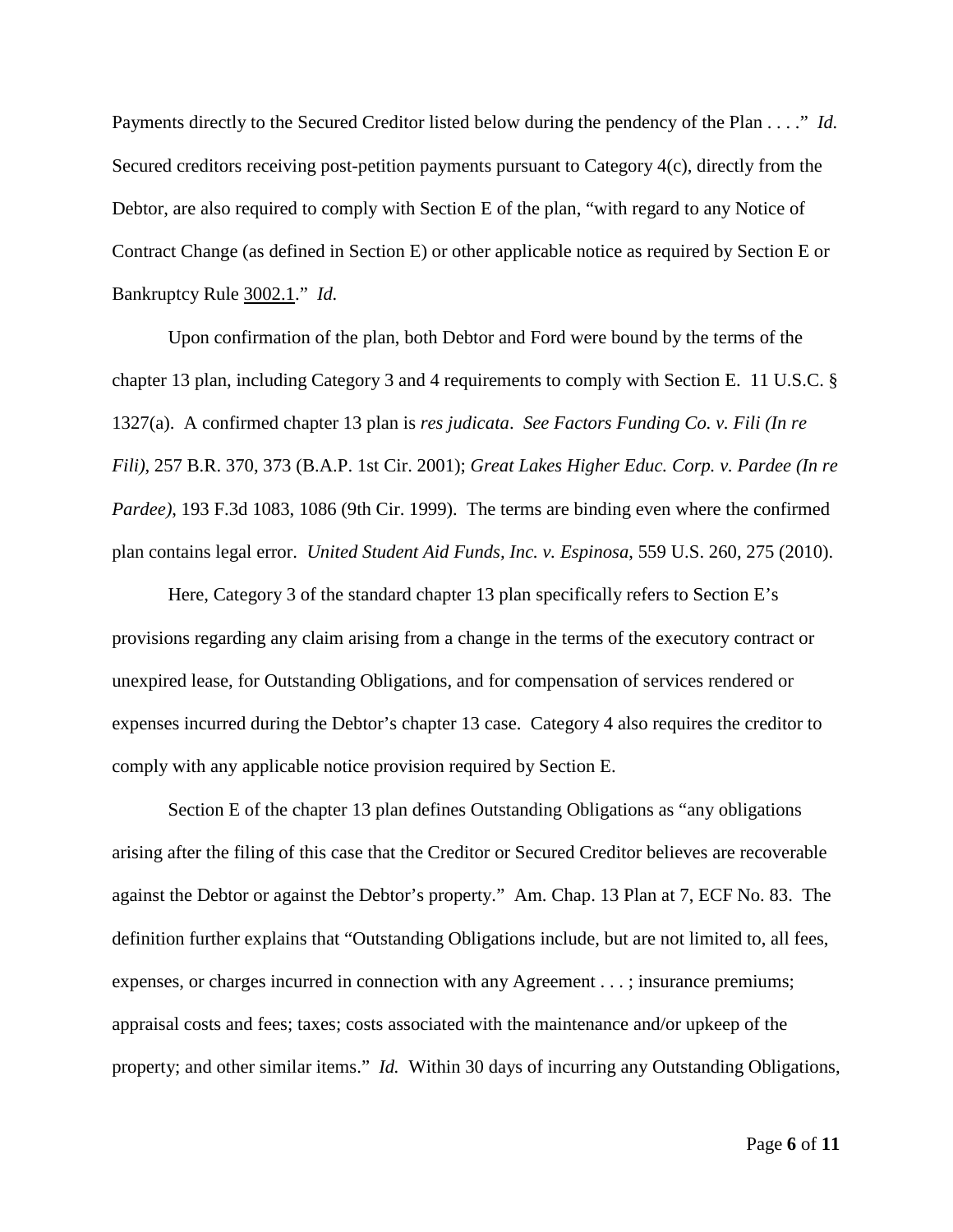the creditor is required to file a notice of Outstanding Obligations on the claims register referencing the specific sections of the agreement that allow for reimbursement of the services or expenses. *Id.*

Section E of the chapter 13 plan expressly states that services or expenses incurred by the creditor during the pendency of the Debtor's case that qualify for compensation are limited to those included in the creditor's agreement with the Debtor. The chapter 13 plan requires the creditor to file a fee application, setting forth a detailed statement regarding "(1) the services rendered, time expended and expenses incurred, and (2) the amounts requested." Am. Chap. 13 Plan at 8, ECF No. 83. The creditor must also point to the specific section of the agreement that allows for the reimbursement of the services and expenses. The subsection goes on to state in bold that "[**f]ailure to comply with the provisions in this subsection may result in disallowance by the Court of such fees and expenses.**" *Id.*

Perhaps most importantly, the confirmation order adds the following dimension to all of Section E: "**Failure to comply with Section E of the Plan may result in disallowance of such claims.**" Confirm. Order at 4, ECF No. 87.

While Ford is trying to reshape the post-confirmation fees and expenses it incurred on account of the lease as an administrative claim entitled to priority, Section E of the confirmed chapter 13 plan already determines how Ford's claim for expenses and attorneys' fees should be treated. Ford wants to be reimbursed for post-confirmation expenses, including excessive mileage and wear and tear on the Vehicle, for taxes, and attorneys' fees incurred in connection with the Vehicle lease agreement.

Ford's request to recover excessive mileage fees, wear and tear, and taxes is plainly covered under the plan's Outstanding Obligations, defined in Section E as "all fees, expenses, or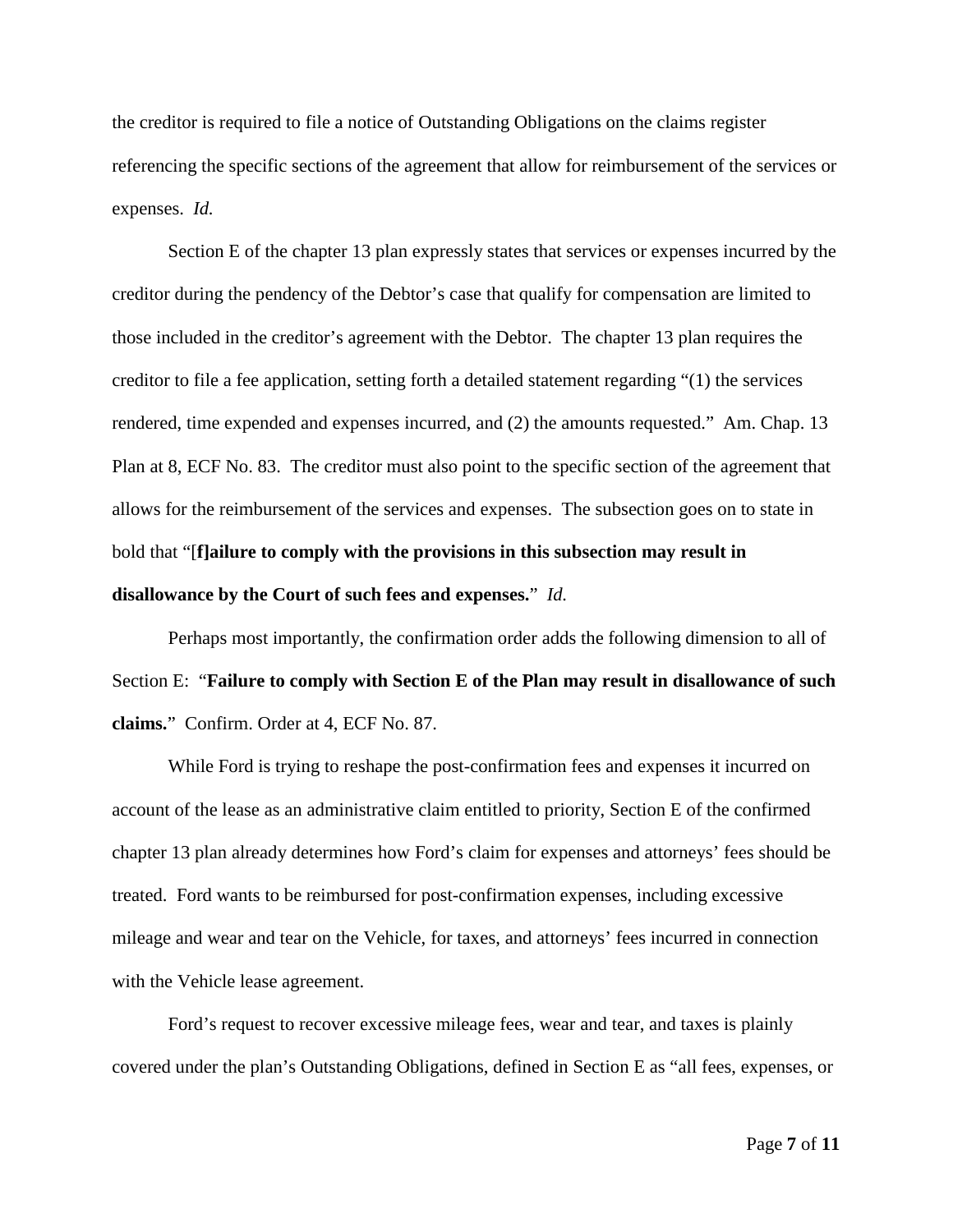charges incurred in connection with any Agreement, such as any amounts that are due or past due related to unpaid escrow or escrow arrearages; insurance premiums; appraisal costs and fees; taxes; costs associated with the maintenance and/or upkeep of the property; and other similar items." Am. Chap. 13 Plan at 7, ECF No. 83. Costs for excessive mileage and wear and tear and taxes are explicitly covered under Section E's Outstanding Obligations as "fees, expenses, or charges incurred in connection with any Agreement," including taxes.

If Ford wished to recover on these Outstanding Obligations, Section E of the plan allows

Ford to do so:

At any time during the pendency of the Debtor's case, a Creditor or Secured Creditor shall file on the Claims Register and serve upon the Trustee, Debtor, and Debtor's counsel (if applicable) a notice containing an itemization of any obligations arising after the filing of this case that the Creditor or Secured Creditor believes are recoverable against the Debtor or against the Debtor's property (the "Outstanding Obligations").

Am. Chap. 13 Plan at 7, ECF No. 83. If Ford believed it could recover against the Debtor or

Debtor's property, Ford should have filed a notice on the claims register and serve the chapter 13

Trustee, Debtor and Debtor's counsel. Ford also had to comply with the procedures for noticing

an Outstanding Obligation, outlined in Section E of the plan:

Within thirty (30) days after the date such Outstanding Obligations were incurred, a Notice of Outstanding Obligations shall be filed on the Claims Register, sworn to by the Creditor or Secured Creditor pursuant to 28 U.S.C. § 1746, referencing the paragraph(s) (or specific section(s) and page number(s)) in the Agreement that allows for the reimbursement of the services and/or expenses.

*Id.* Debtor is given the right to file a motion objecting to the amounts listed on the Notice of

Outstanding Obligations.

In this case, Debtor returned the vehicle to Ford on March 9, 2017. Mot. for Admin.

Claim at 1, ECF No. 89. On April 11, 2017, roughly 33 days later, Ford filed a motion to

approve an administrative claim instead. Assuming that the expense was incurred a short time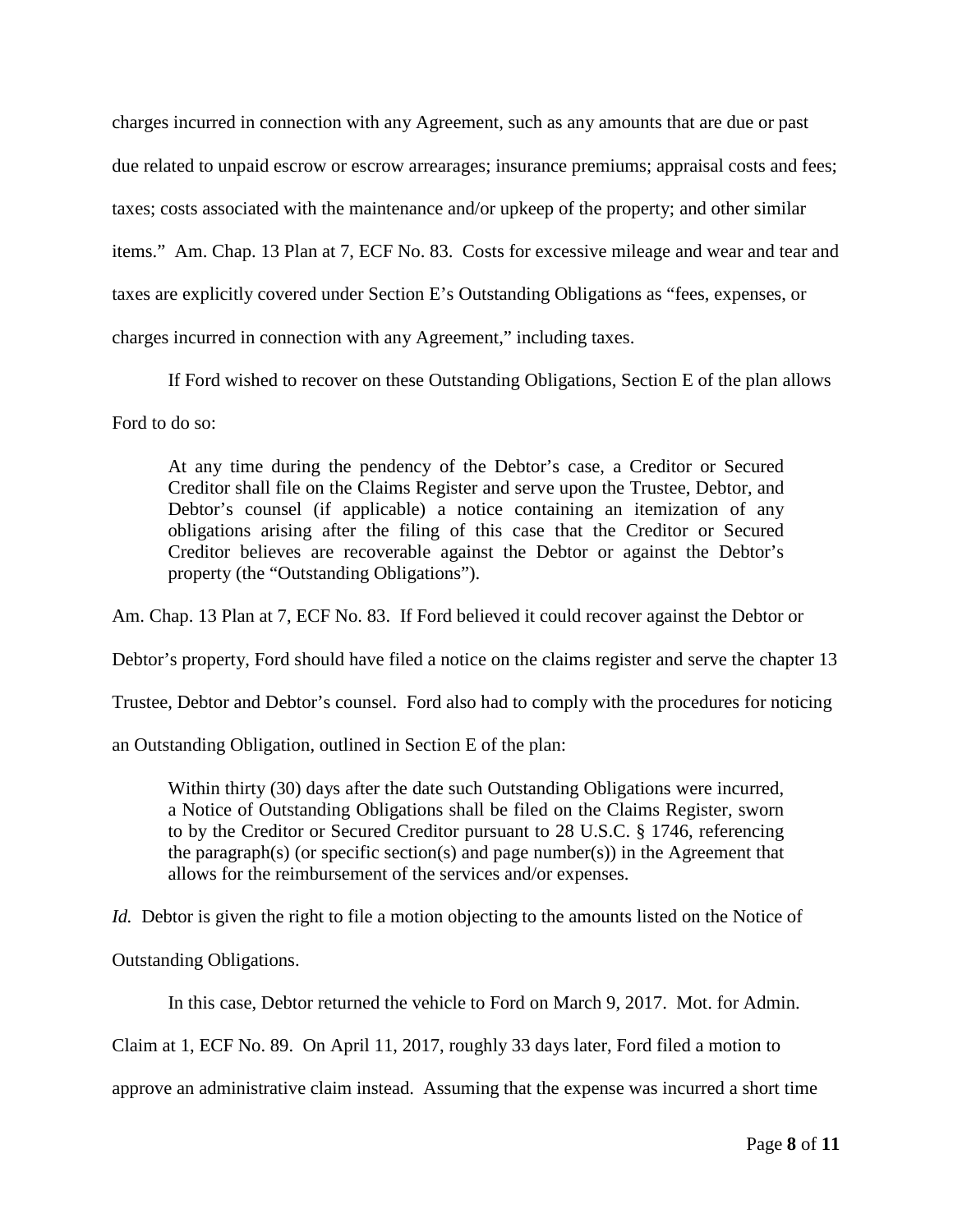after the Debtor returned the Vehicle, Ford's motion to approve an administrative claim would seem to have been within the 30 day timeframe. Ford's motion to approve an administrative claim included the lease agreement as an exhibit. With the motion, Ford filed an affidavit of service indicating that the chapter 13 trustee, Jeffrey L. Sapir, ("Trustee") the Debtor's counsel, and the Debtor were all served with the motion on April 11, 2017. Ford did not file a Notice of Outstanding Obligations on the claims register.

As for attorneys' fees, Section E requires a creditor to comply with Rule 2016 of the Federal Rules of Bankruptcy Procedure ("Bankruptcy Rule"), Local Bankruptcy Rule 2016-1 of the Local Bankruptcy Rules for the Southern District of New York ("Local Bankruptcy Rule"), and Bankruptcy Rule 3002.1, if applicable. Pursuant to the above rules, the creditor seeking reimbursement "must file an application with the court if it wishes to be compensated from the Debtor or the estate for services rendered or expenses incurred by its professionals after Debtor's filing of this Petition and before the issuance of the Notice of Discharge." Am. Chap. 13 Plan at 8, ECF No. 83. The application must include

a detailed statement setting forth (1) the services rendered, time expended and expenses incurred, and (2) the amounts requested. The application shall include a statement sworn to by the Creditor or Secured Creditor pursuant to 28 U.S.C. § 1746 that references the paragraph number(s) (or specific section(s) and page number(s)) in the Agreement that allows for the reimbursement of the services and/or expenses.

*Id.* An application for fees must be filed no later than 30 days after the notice of discharge is issued. *Id.* Failure to comply with the requirements for reimbursement of professional fees is grounds for disallowance. *Id.* Debtor may also object to any application for fees by a creditor under this subsection. *Id.* Ford's time to file an application for fees has not yet lapsed.

11 U.S.C. § 501(a) provides that "[a] creditor or an indenture trustee may file a proof of claim." Under § 501(c), "[i]f a creditor does not timely file a proof of such creditor's claim, the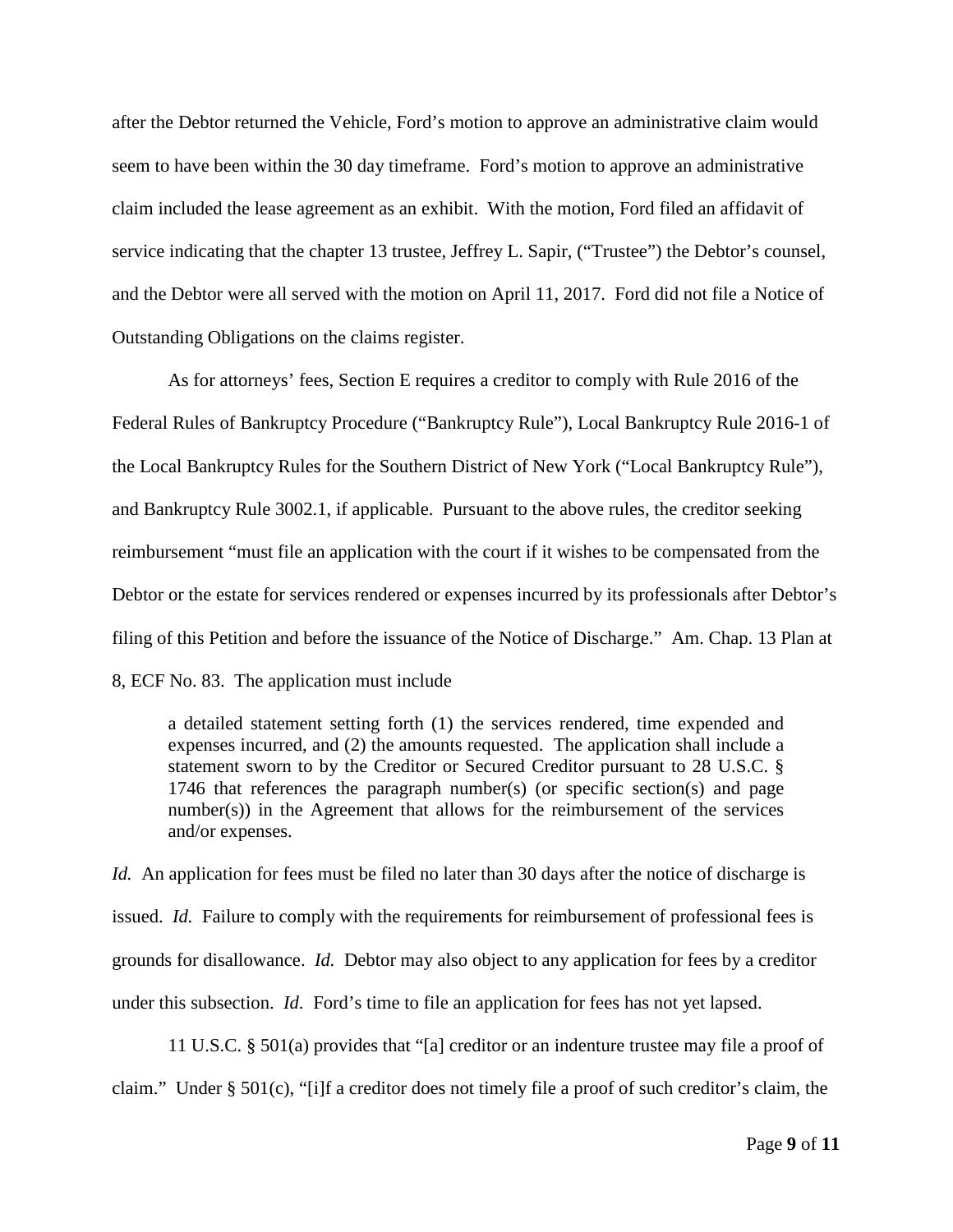debtor or the trustee may file a proof of such claim." The claim will be "deemed allowed, unless a party in interest . . . objects." 11 U.S.C. § 502(a).

Section E of the chapter 13 plan permits Ford to file a claim for Outstanding Obligations. While Ford did not follow Section E of the Debtor's chapter 13 plan, and did not file a Notice of Outstanding Obligations on the claims register, Ford did file a motion for approval of an administrative claim on the docket, and served it on all required parties. No one has objected to the motion. The end result would be the same if Ford had filed the Notice of Outstanding Obligations on the claims register. Once a claim is filed it is deemed allowed unless a party in interest objects. 11 U.S.C. § 502(a). Ford must file the Notice of Outstanding Obligations for excessive mileage and taxes on the claims register as required. The Court will allow the late filing even though it is beyond the 30 day time limit.

As for the attorneys' fees, Ford was required to follow Bankruptcy Rule 2016 and Local Bankruptcy Rule 2016-1. Ford cannot submit a claim for professional fees in the same manner as an Outstanding Obligation. All Bankruptcy Rules must be observed before Ford is entitled to any reimbursement. Ford must follow Section E of the Debtor's chapter 13 plan regarding reimbursement of costs and fees of professionals.

#### **Conclusion and Order**

Upon Ford's motion for approval to file an administrative claim, the May 9, 2017 hearing held upon the record, and for the foregoing reasons, it is now

**ORDERED**, that Ford is given leave to late file a Section E claim, and is also required to file a Notice of Outstanding Obligations for excessive mileage and taxes on the claims register as required by Section E of the plan by May 16, 2017, in order to receive payment on its claim; and it is further